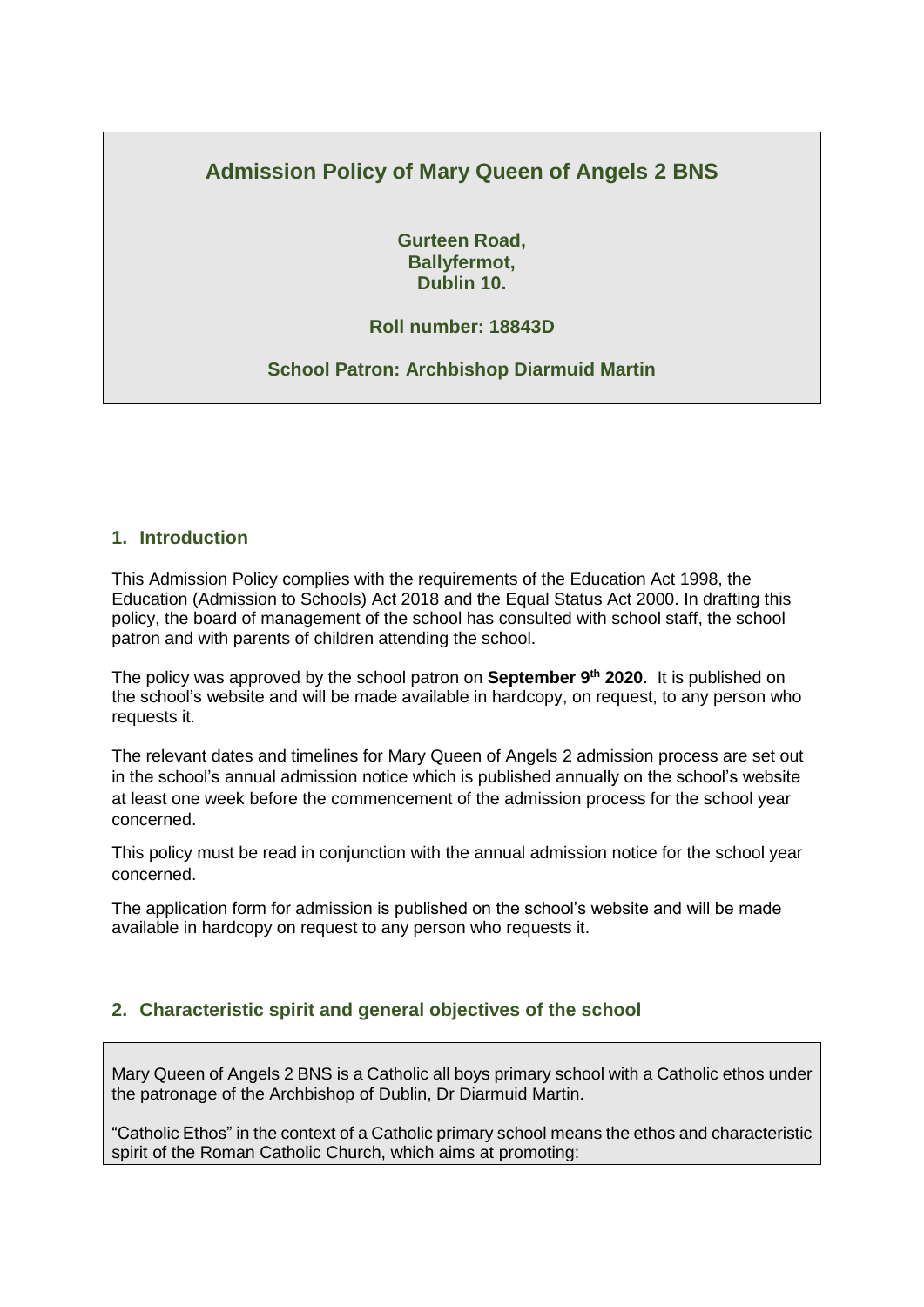- (a) the full and harmonious development of all aspects of the person of the pupil, including the intellectual, physical, cultural, moral and spiritual aspects; and
- (b) a living relationship with God and with other people; and
- (c) a philosophy of life inspired by belief in God and in the life, death and resurrection of Jesus; and
- (d) the formation of the pupils in the Catholic faith,

and which school provides religious education for the pupils in accordance with the doctrines, practices and traditions of the Roman Catholic Church, and/or such ethos and/or characteristic spirit as may be determined or interpreted from time to time by the Irish Episcopal Conference.

In accordance with S.15 (2) (b) of the Education Act, 1998 the Board of Management of Mary Queen of Angels 2 BNS shall uphold, and be accountable to the patron for so upholding, the characteristic spirit of the school as determined by the cultural, educational, moral, religious, social, linguistic and spiritual values and traditions which inform and are characteristic of the objectives and conduct of the school.

Mission Statement:

Mary Queen of Angels 2 is a vertical primary school catering for classes ranging from Junior Infants to Sixth class.

At present there are 13 full time teachers employed in the school. The school set up a special class for boys with ASD, commencing 1st September 2019.

Our aims are: (a) To help pupils realise their potential and be confident of their own ability; (b) To help our pupils to make decisions and to develop a sense of discipline;

(c) To encourage the uniqueness of each child and to help him to develop relationships with others around him;

(d) To celebrate the diversity of our pupils' differing cultural backgrounds.

## **3. Admission Statement**

Mary Queen of Angels 2 will not discriminate in its admission of a student to the school on any of the following:

- (a) the gender ground of the student or the applicant in respect of the student concerned,
- (b) the civil status ground of the student or the applicant in respect of the student concerned,
- (c) the family status ground of the student or the applicant in respect of the student concerned,
- (d) the sexual orientation ground of the student or the applicant in respect of the student concerned,
- (e) the religion ground of the student or the applicant in respect of the student concerned,
- (f) the disability ground of the student or the applicant in respect of the student concerned,
- (g) the ground of race of the student or the applicant in respect of the student concerned,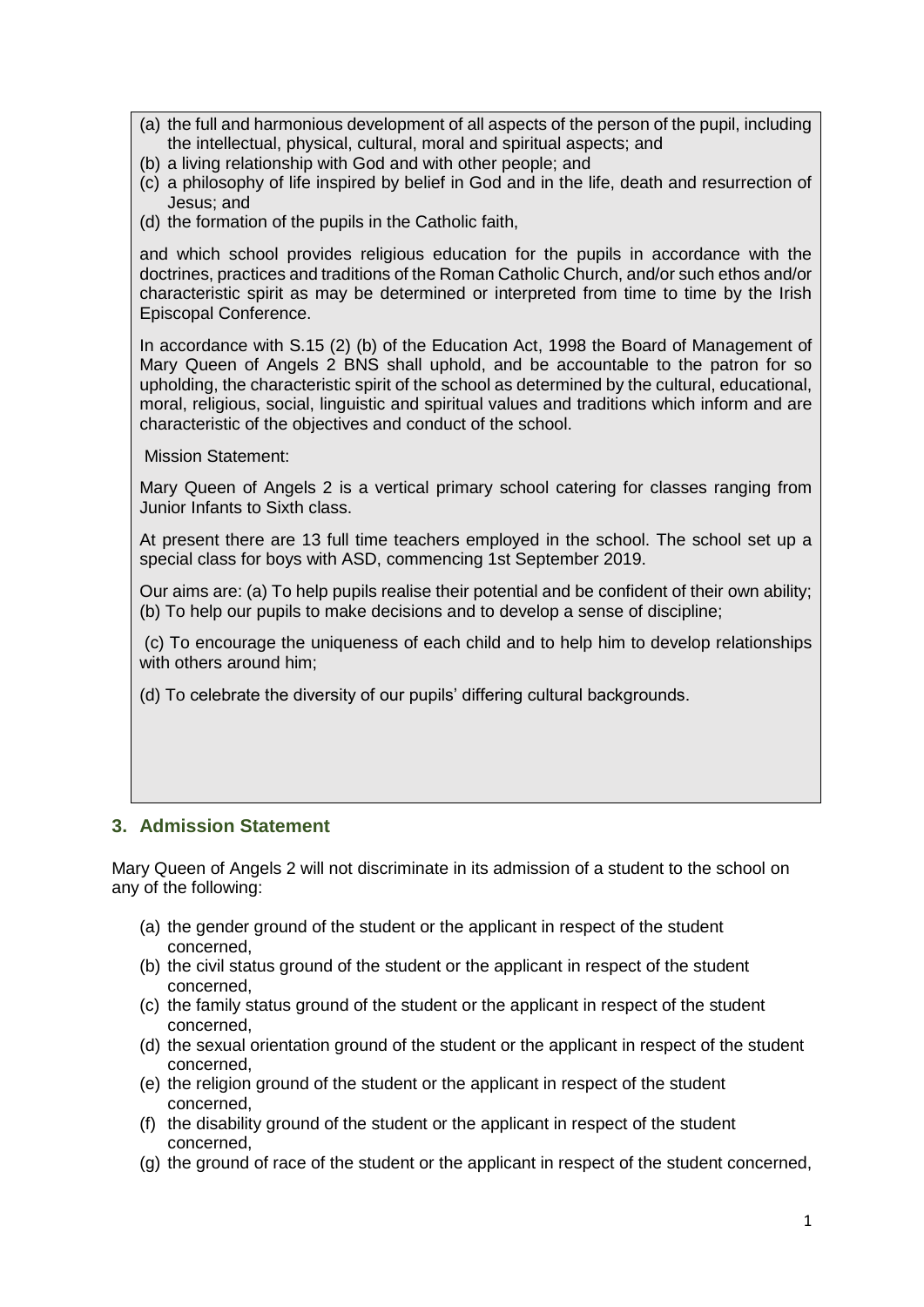- (h) the Traveller community ground of the student or the applicant in respect of the student concerned, or
- (i) the ground that the student or the applicant in respect of the student concerned has special educational needs

As per section 61 (3) of the Education Act 1998, 'civil status ground', 'disability ground', 'discriminate', 'family status ground', 'gender ground', 'ground of race', 'religion ground', 'sexual orientation ground' and 'Traveller community ground' shall be construed in accordance with section 3 of the Equal Status Act 2000.

#### **Single gender schools**

Mary Queen of Angels 2 is an all-boys school and does not discriminate where it refuses to admit a girl applying for admission to this school.

#### **All denominational schools**

Mary Queen of Angels 2 is a school whose objective is to provide education in an environment which promotes certain religious values and does not discriminate where it refuses to admit as a student a person who is not Catholic and it is proved that the refusal is essential to maintain the ethos of the school.

#### **Schools with special education class(es)**

Mary Queen of Angels 2 is a school which has established a class, with the approval of the Minister for Education and Skills, which provides an education exclusively for students with a category or categories of special educational needs specified by the Minister and may refuse to admit to the class a student who does not have the category of needs specified.

## **4. Categories of Special Educational Needs catered for in the school/special class**

#### **In the case of a mainstream school with a SEN class attached**

Mary Queen of Angels 2 with the approval of the Minister for Education and Skills, has established a class to provide an education exclusively for students with Autistic Spectrum Disorder (ASD).

## **5. Admission of Students**

This school shall admit each student seeking admission except where –

- a) the school is oversubscribed (please see [section 6](#page-3-0) below for further details)
- b) a parent of a student, when required by the principal in accordance with section 23(4) of the Education (Welfare) Act 2000, fails to confirm in writing that the code of behaviour of the school is acceptable to him or her and that he or she shall make all reasonable efforts to ensure compliance with such code by the student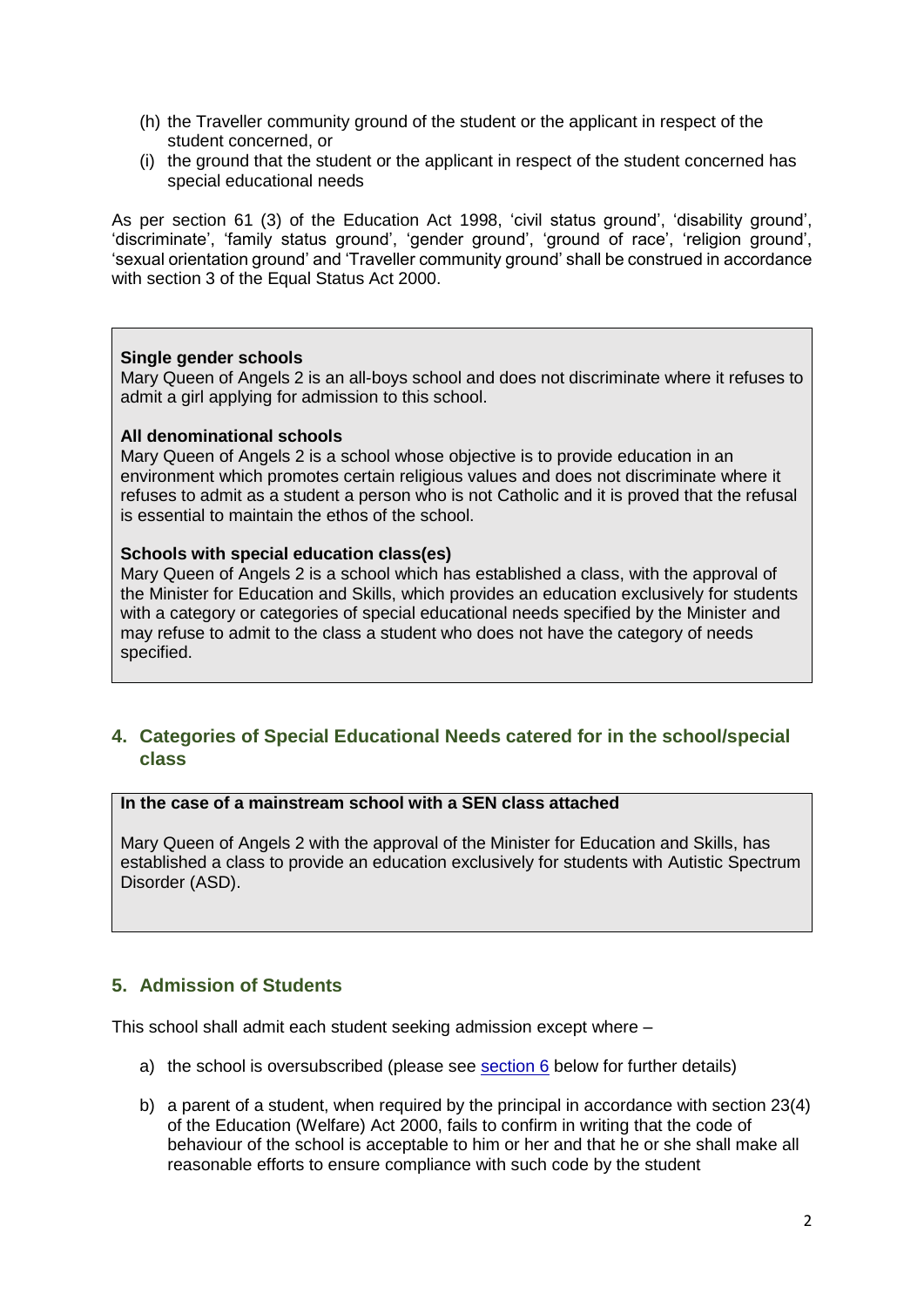## **A school that admits students of one gender only**

Mary Queen of Angels 2 provides education exclusively for boys and may refuse to admit as a student a person who is not of the gender provided for by this school.

#### **All denominational schools**

Mary Queen of Angels 2 is a Catholic school and may refuse to admit as a student a person who is not Catholic where it is proved that the refusal is essential to maintain the ethos of the school.

#### **School with special education class(es)**

The special class attached to Mary Queen of Angels 2 provides an education exclusively for students with Autistic Spectrum Disorder (ASD) and the school may refuse admission to this class, where the student concerned does not have the specified category of special educational needs provided for in this class.

## <span id="page-3-0"></span>**6. Oversubscription**

In the event that the school is oversubscribed, the school will, when deciding on applications for admission, apply the following selection criteria in the order listed below to those applications that are received within the timeline for receipt of applications as set out in the school's annual admission notice:

- a) Children attending Early Start in the school
- b) Siblings and stepsiblings of children already enrolled in the school and children resident in St Matthews parish (the eldest child will have priority in this ranking)
- c) Children of staff (the eldest child will have priority in this ranking)
- d) Children residing outside the parish (the eldest child will have priority)

In the event that there are two or more students tied for a place or places in any of the selection criteria categories above (the number of applicants exceeds the number of remaining places), the following arrangements will apply:

In the event of two or more students being tied for a place, the oldest student will be given priority. If two applicants have the same date of birth, then a lottery will apply with an independent party present.

## **7. What will not be considered or taken into account**

In accordance with section 62(7) (e) of the Education Act, the school will not consider or take into account any of the following in deciding on applications for admission or when placing a student on a waiting list for admission to the school: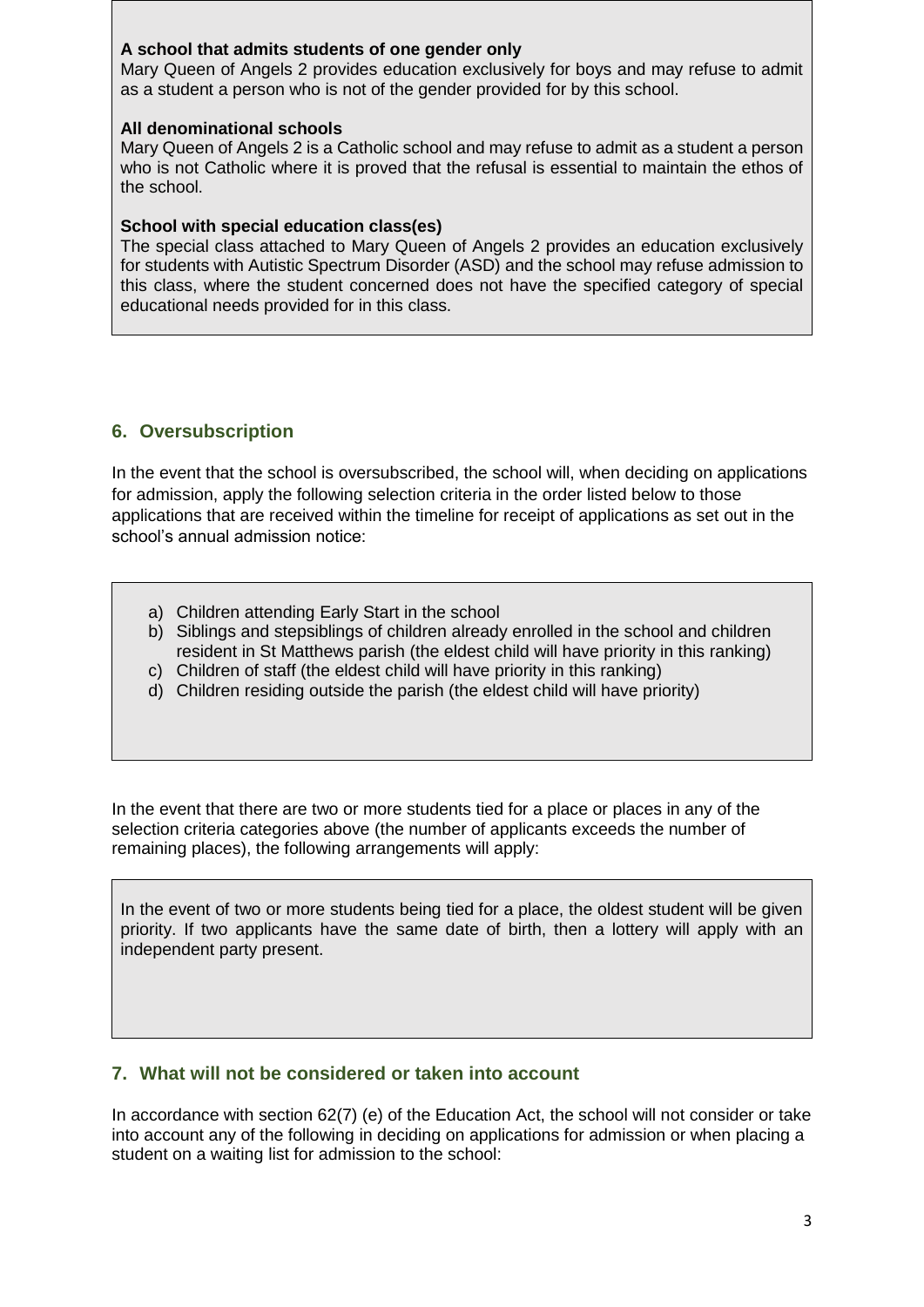- (a)a student's prior attendance at a pre-school or pre-school service, including naíonraí, other than in relation to a student's prior attendance at the early start pre-school, specified in a list published by the Minister from time to time;
- (b) the payment of fees or contributions (howsoever described) to the school;
- (c) a student's academic ability, skills or aptitude;

(other than in relation to:

admission to a special class insofar as it is necessary in order to ascertain whether or not the student has the category of special educational needs concerned

- (d) the occupation, financial status, academic ability, skills or aptitude of a student's parents;
- (e) a requirement that a student, or his or her parents, attend an interview, open day or other meeting as a condition of admission;
- (f) a student's connection to the school by virtue of a member of his or her family attending or having previously attended the school; (other than, in the case of the school wishing to include a selection criteria based on (1) siblings of a student attending or having attended the school and/or (2) parents or grandparents of a student having attended the school.

In relation to (2) parents and grandparents having attended, a school may only apply this criteria to a maximum of 25% of the available spaces as set out in the school's annual admission notice).

(g) the date and time on which an application for admission was received by the school,

This is subject to the application being received at any time during the period specified for receiving applications set out in the annual admission notice of the school for the school year concerned.

This is also subject to the school making offers based on existing waiting lists (up until 31<sup>st</sup> January 2025 only).

## **8. Decisions on applications**

All decisions on applications for admission to Mary Queen of Angels 2 will be based on the following:

- Our school's admission policy
- The school's annual admission notice (where applicable)
- The information provided by the applicant in the school's official application form received during the period specified in our annual admission notice for receiving applications

(Please see [section 14](#page-6-0) below in relation to applications received outside of the admissions period and [section 15](#page-7-0) below in relation to applications for places in years other than the intake group.)

Selection criteria that are not included in our school admission policy will not be used to make a decision on an application for a place in our school.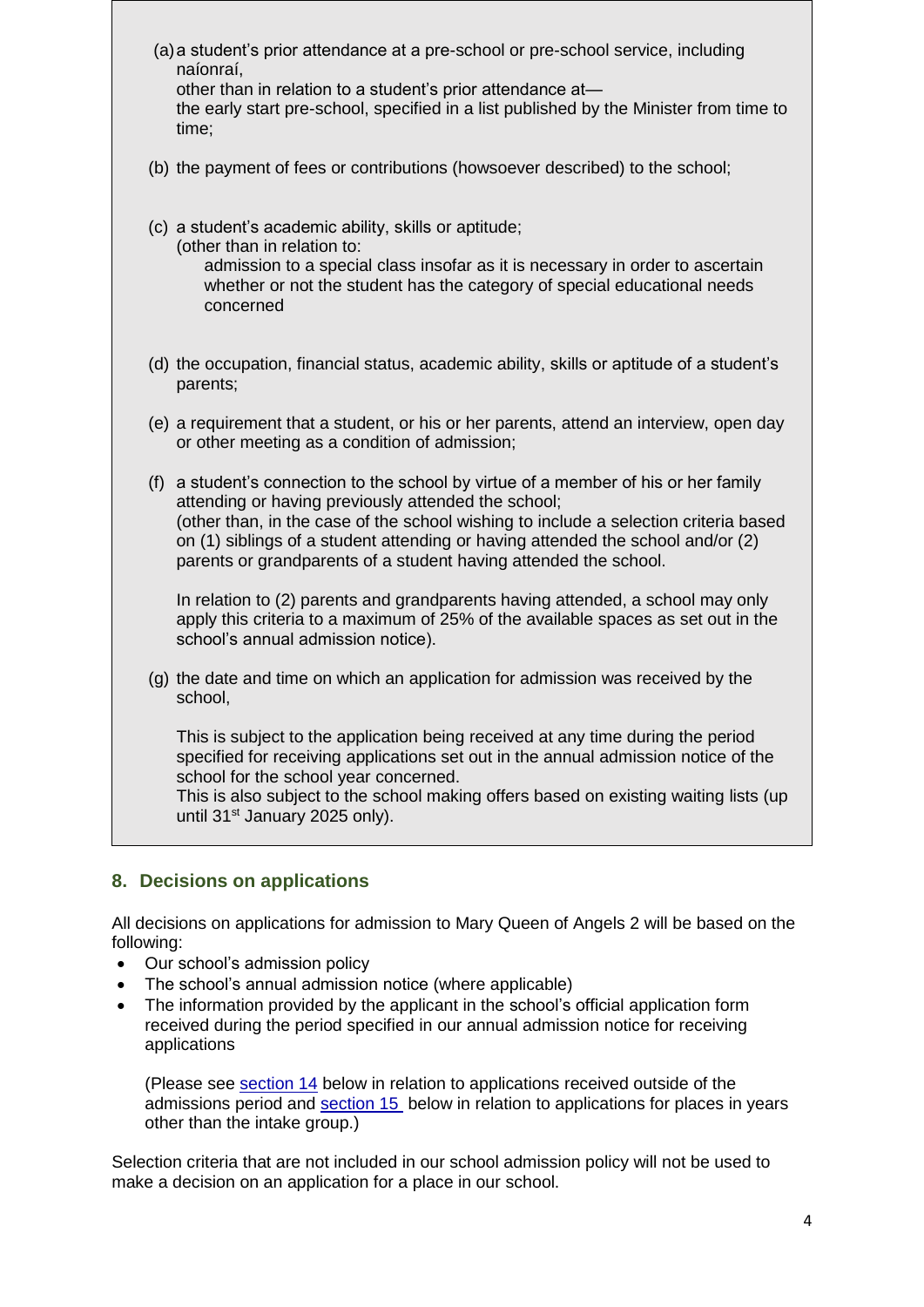## **9. Notifying applicants of decisions**

Applicants will be informed in writing as to the decision of the school, within the timeline outlined in the annual admissions notice.

If a student is not offered a place in our school, the reasons why they were not offered a place will be communicated in writing to the applicant, including, where applicable, details of the student's ranking against the selection criteria and details of the student's place on the waiting list for the school year concerned.

Applicants will be informed of the right to seek a review/right of appeal of the school's decision (see [section 18](#page-7-1) below for further details).

## <span id="page-5-0"></span>**10. Acceptance of an offer of a place by an applicant**

In accepting an offer of admission from Mary Queen of Angels 2, you must indicate—

(i) whether or not you have accepted an offer of admission for another school or schools. If you have accepted such an offer, you must also provide details of the offer or offers concerned and

(ii) whether or not you have applied for and awaiting confirmation of an offer of admission from another school or schools, and if so, you must provide details of the other school or schools concerned.

#### **11.Circumstances in which offers may not be made or may be withdrawn**

An offer of admission may not be made or may be withdrawn by Mary Queen of Angels 2 where—

- (i) it is established that information contained in the application is false or misleading.
- (ii) an applicant fails to confirm acceptance of an offer of admission on or before the date set out in the annual admission notice of the school.
- (iii) the parent of a student, when required by the principal in accordance with section 23(4) of the Education (Welfare) Act 2000, fails to confirm in writing that the code of behaviour of the school is acceptable to him or her and that he or she shall make all reasonable efforts to ensure compliance with such code by the student; or
- (iv) an applicant has failed to comply with the requirements of 'acceptance of an offer' as set out in [section 10](#page-5-0) above.

## **12.Sharing of Data with other schools**

Applicants should be aware that section 66(6) of the Education (Admission to Schools) Act 2018 allows for the sharing of certain information between schools in order to facilitate the efficient admission of students.

Section 66(6) allows a school to provide a patron or another board of management with a list of the students in relation to whom—

- (i) an application for admission to the school has been received,
- (ii) an offer of admission to the school has been made, or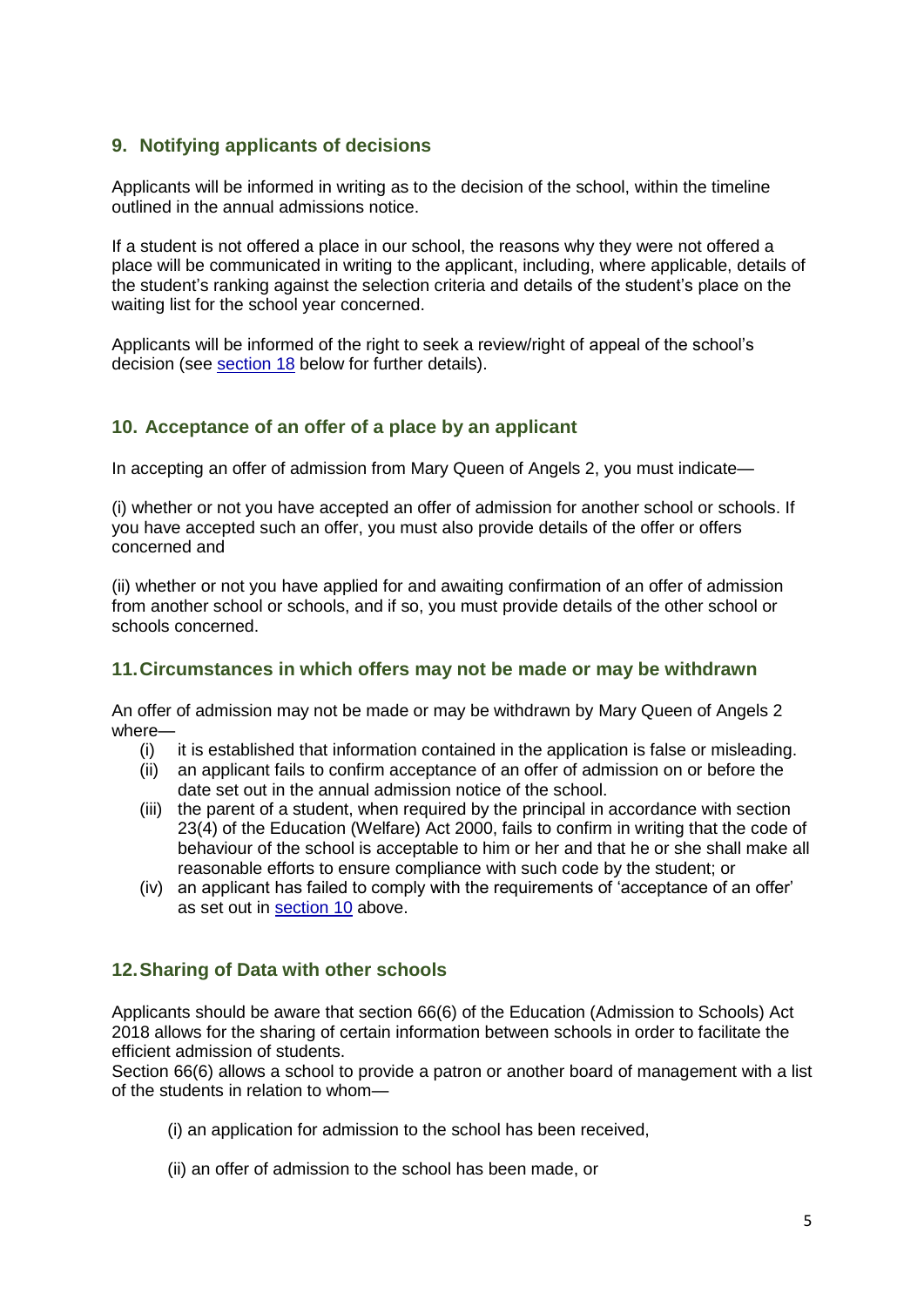(iii) an offer of admission to the school has been accepted.

The list may include any or all of the following:

(i) the date on which an application for admission was received by the school;

(ii) the date on which an offer of admission was made by the school;

(iii) the date on which an offer of admission was accepted by an applicant;

(iv) a student's personal details including his or her name, address, date of birth and personal public service number (within the meaning of section 262 of the Social Welfare Consolidation Act 2005).

## **13.Waiting list in the event of oversubscription**

In the event of there being more applications to the school year concerned than places available, a waiting list of students whose applications for admission to Mary Queen of Angels 2 were unsuccessful due to the school being oversubscribed will be compiled and will remain valid for the school year in which admission is being sought.

Placement on the waiting list of Mary Queen of Angels 2 is in the order of priority assigned to the students' applications after the school has applied the selection criteria in accordance with this admission policy.

Applicants whose applications are received after the closing date, outlined in the Annual Admission Notice, will be placed at the end of the waiting list in order of the date of receipt of the application.

Offers of any subsequent places that become available for and during the school year in relation to which admission is being sought will be made to those students on the waiting list, in accordance with the order of priority in relation to which the students have been placed on the list.

## **14.Late Applications**

All applications for admission received after the closing date as outlined in the annual admission notice will be considered and decided upon in accordance with our school's admissions policy, the Education Admissions to School Act 2018 and any regulations made under that Act.

Late applicants will be notified of the decision in respect of their application no later than three weeks after the date on which the school received the application. Late applicants will be offered a place if there is place available. In the event that there is no place available, the name of the applicant will be added to the waiting list as set out in Section 13.

## <span id="page-6-0"></span>**15.Procedures for admission of students to other years and during the school year**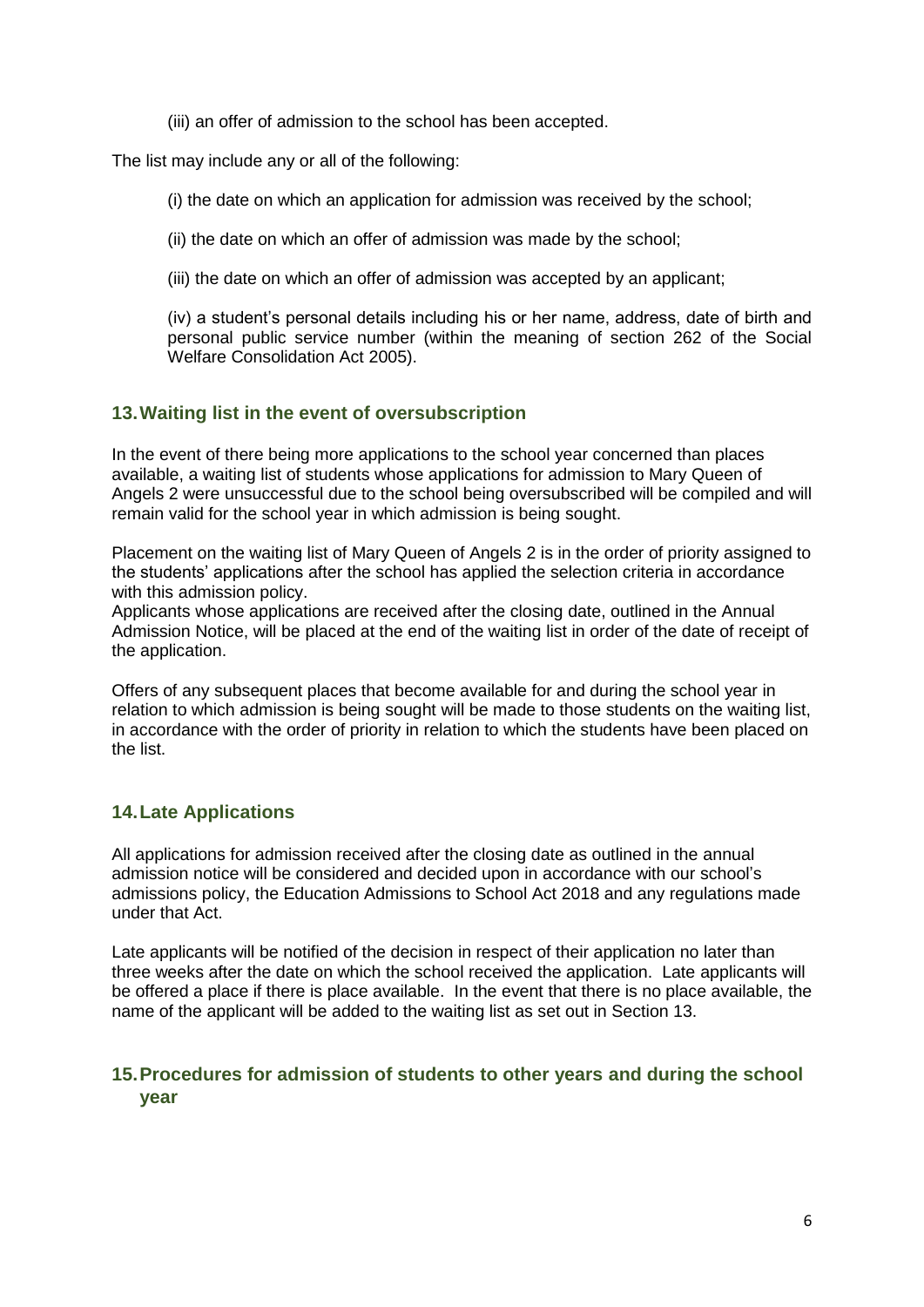The procedures of the school in relation to the admission of students who are not already admitted to the school to classes or years other than the school's intake group are as follows:

All applications received for any class from junior infants to sixth class, inclusive, as outlined in the annual admission notice, will be considered and decided upon in accordance with our school's admission policy, the Education Admissions to School Act 2018 and any regulations made under that Act.

The procedures of the school in relation to the admission of students who are not already admitted to the school, after the commencement of the school year in which admission is sought, are as follows:

All applications received after the commencement of the school year, as outlined in the annual admission notice, will be considered and decided upon in accordance with our school's admission policy, the Education Admissions to School Act 2018 and any regulations made under that Act.

## <span id="page-7-0"></span>**16.Declaration in relation to the non-charging of fees**

This rule applies to all schools.

The board of Mary Queen of Angels 2 or any persons acting on its behalf will not charge fees for or seek payment or contributions (howsoever described) as a condition of-

- (a) an application for admission of a student to the school, or
- (b) the admission or continued enrolment of a student in the school.

## **17. Arrangements regarding students not attending religious instruction**

The following are the school's arrangements for students, where the parents/guardians, have requested that the student attend the school without attending religious instruction in the school. These arrangements will not result in a reduction in the school day of such students:

A written request should be made to the Principal of the school. A meeting will then be arranged with the parent(s) or the student, as the case may be, to discuss how the request may be accommodated by the school.

## <span id="page-7-1"></span>**18. Reviews/appeals**

**Review of decisions by the board of Management**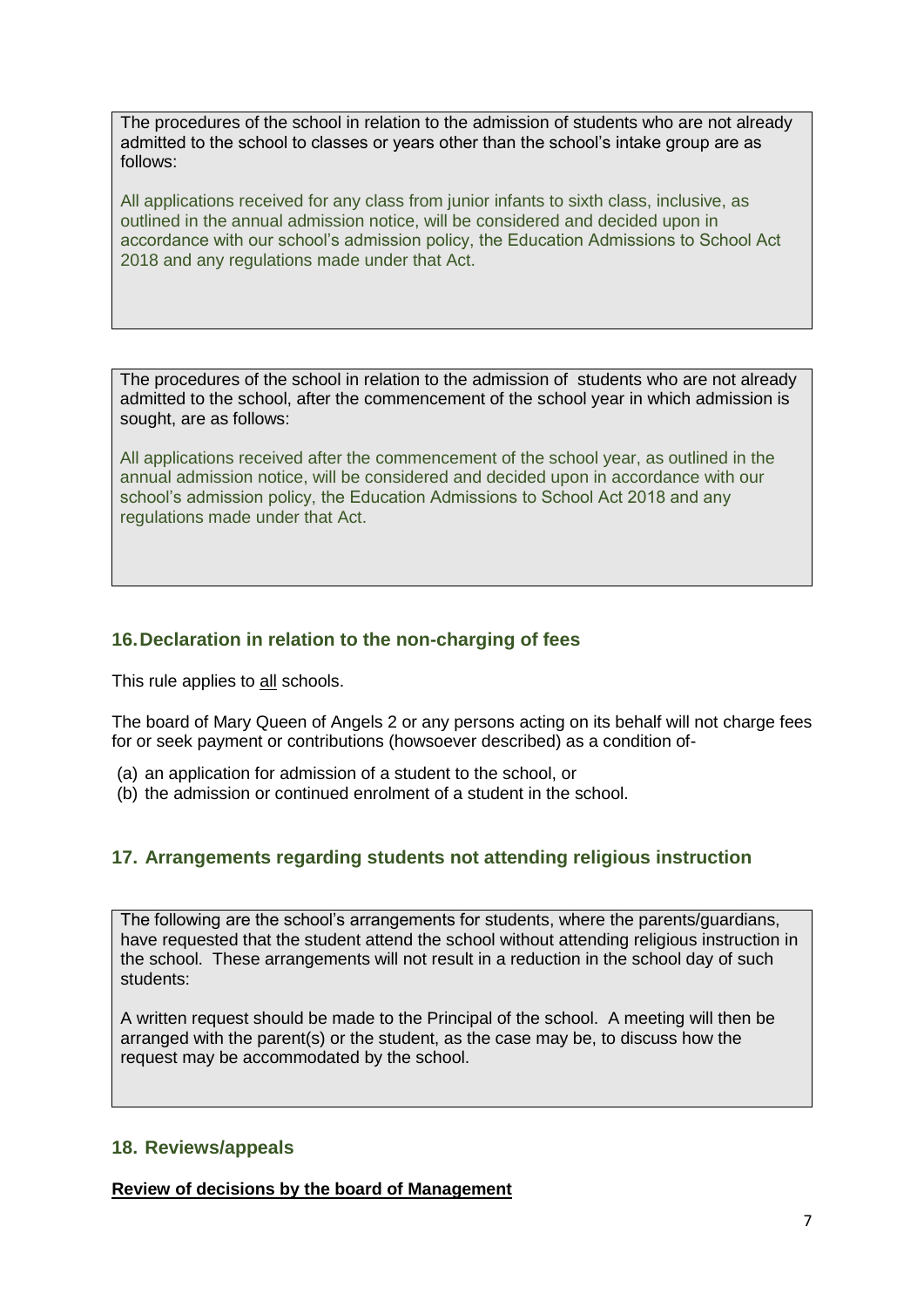The parent of the student, or in the case of a student who has reached the age of 18 years, the student, may request the board to review a decision to refuse admission. Such requests must be made in accordance with Section 29C of the Education Act 1998.

The timeline within which such a review must be requested and the other requirements applicable to such reviews are set out in the procedures determined by the Minister under section 29B of the Education Act 1998 which are published on the website of the Department of Education and Skills.

The board will conduct such reviews in accordance with the requirements of the procedures determined under Section 29B and with section 29C of the Education Act 1998.

**Note:** Where an applicant has been refused admission due to the school being oversubscribed, the applicant **must request a review** of that decision by the board of management prior to making an appeal under section 29 of the Education Act 1998.

Where an applicant has been refused admission due to a reason other than the school being oversubscribed, the applicant **may request a review** of that decision by the board of management prior to making an appeal under section 29 of the Education Act 1998.

#### **Right of appeal**

Under Section 29 of the Education Act 1998, the parent of the student, or in the case of a student who has reached the age of 18 years, the student, may appeal a decision of this school to refuse admission.

An appeal may be made under Section 29 (1) (c) (i) of the Education Act 1998 where the refusal to admit was due to the school being oversubscribed.

An appeal may be made under Section 29 (1) (c) (ii) of the Education Act 1998 where the refusal to admit was due a reason other than the school being oversubscribed.

Where an applicant has been refused admission due to the school being oversubscribed, the applicant **must request a review** of that decision by the board of management **prior to making an appeal** under section 29 of the Education Act 1998. (see Review of decisions by the Board of Management)

Where an applicant has been refused admission due to a reason other than the school being oversubscribed, the applicant **may request a review** of that decision by the board of management prior to making an appeal under section 29 of the Education Act 1998. (see Review of decisions by the Board of Management)

Appeals under Section 29 of the Education Act 1998 will be considered and determined by an independent appeals committee appointed by the Minister for Education and Skills.

The timeline within which such an appeal must be made and the other requirements applicable to such appeals are set out in the procedures determined by the Minister under section 29B of the Education Act 1998 which are published on the website of the Department of Education and Skills.